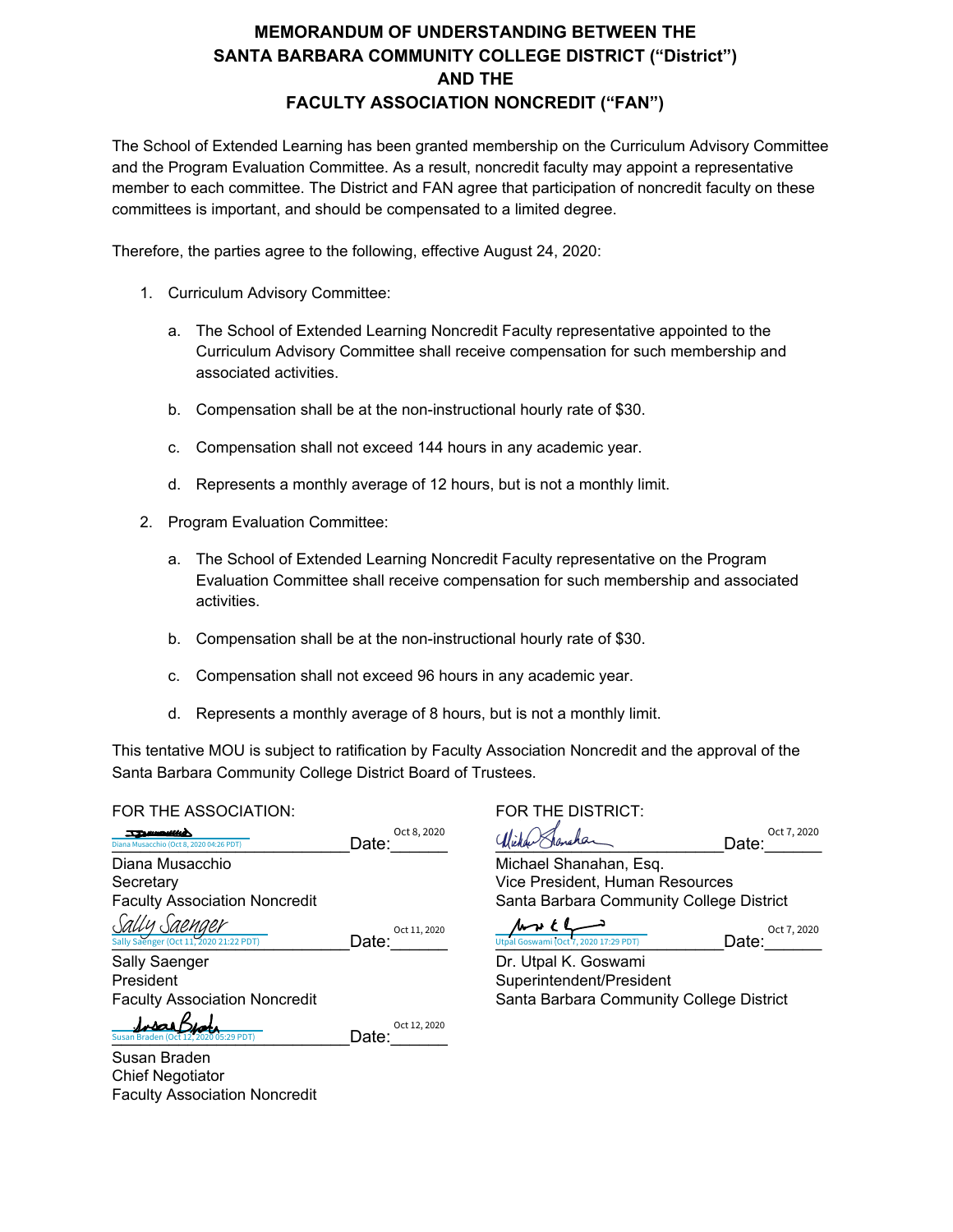## FAN\_MOU\_COMMITTEE\_COMPENSATION\_C AC AND PEC

Final Audit Report 2020-10-12

| Created:        | 2020-10-07                                   |
|-----------------|----------------------------------------------|
| By:             | Rachel Walsh (rewalsh1@pipeline.sbcc.edu)    |
| Status:         | Signed                                       |
| Transaction ID: | CBJCHBCAABAAz1k_-BAbtaii73mh8PIRFpKfVcY3xUDB |

## "FAN\_MOU\_COMMITTEE\_COMPENSATION\_CAC\_AND\_PEC" **History**

- **D** Document created by Rachel Walsh (rewalsh1@pipeline.sbcc.edu) 2020-10-07 - 10:54:55 PM GMT- IP address: 72.194.23.79
- Document emailed to Michael Shanahan (mshanahan@pipeline.sbcc.edu) for signature 2020-10-07 - 10:56:13 PM GMT
- **Email viewed by Michael Shanahan (mshanahan@pipeline.sbcc.edu)** 2020-10-07 - 11:44:32 PM GMT- IP address: 66.249.84.221
- $\mathscr{D}_{\mathbf{G}}$  Document e-signed by Michael Shanahan (mshanahan@pipeline.sbcc.edu) Signature Date: 2020-10-07 - 11:44:50 PM GMT - Time Source: server- IP address: 76.90.35.65
- Document emailed to Utpal Goswami (ugoswami@pipeline.sbcc.edu) for signature 2020-10-07 - 11:44:52 PM GMT
- **Email viewed by Utpal Goswami (ugoswami@pipeline.sbcc.edu)** 2020-10-08 - 0:28:57 AM GMT- IP address: 66.249.80.15
- $\mathcal{O}_0$  Document e-signed by Utpal Goswami (ugoswami@pipeline.sbcc.edu) Signature Date: 2020-10-08 - 0:29:28 AM GMT - Time Source: server- IP address: 68.6.99.140
- **Document emailed to Diana Musacchio (demusacchio@pipeline.sbcc.edu) for signature** 2020-10-08 - 0:29:29 AM GMT
- Email viewed by Diana Musacchio (demusacchio@pipeline.sbcc.edu) 2020-10-08 - 6:43:03 AM GMT- IP address: 68.6.95.209
- $\mathscr{A}_{\bullet}$  Document e-signed by Diana Musacchio (demusacchio@pipeline.sbcc.edu) Signature Date: 2020-10-08 - 11:26:10 AM GMT - Time Source: server- IP address: 68.6.95.209